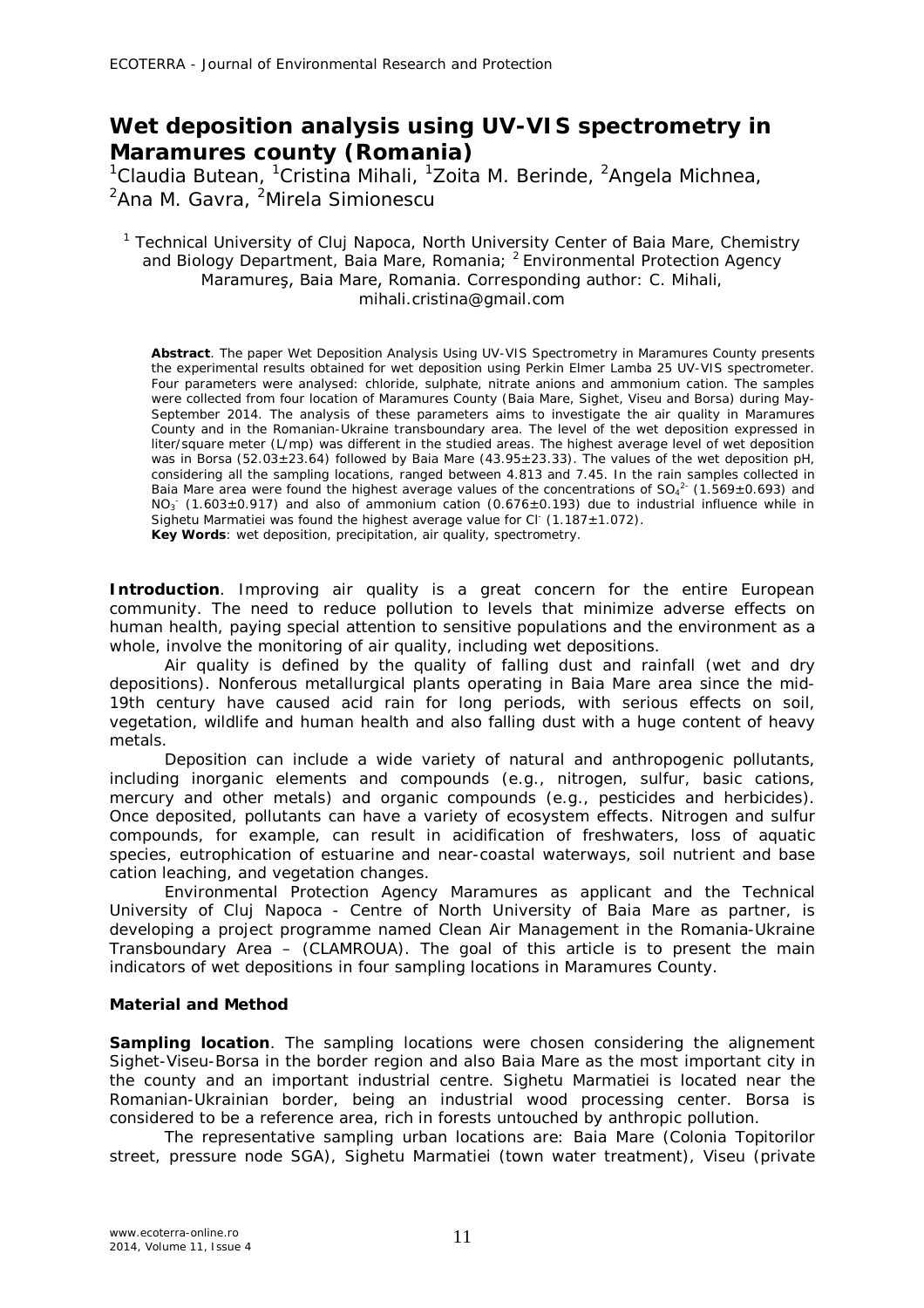location), Borsa (touristic complex). The locations were chosen according to air quality monitoring methodology (Figure 1).



Figure 1.Sampling network of wet deposition (the urban centres are marked with red circles) (http://pe-harta.ro/maramures/).

The monitoring sampling program was performed from May 2014 to September 2014, twice a month. The Monitoring program is performed using equipments and working protocols according to sampling guides.

Automatic precipitation samplers and analyser Eigenbrodt – Germany, RS 1 model are placed in Sighet, Viseu and Borsa. The device is equipped with a sensitive rain sensor, which ensures the opening of the collecting device it starts raining. When it stops raining, the collection funnel of the device is closed. In Baia Mare an automatic collector NSA 181/KE, type is placed.

*Sampling program.* Samples were collected over a period of 5 months, from May 2014 to September 2014. The wet and dry deposition collector is located in Sighetu Marmatiei, Viseu and Borsa. The sampes were brought into the laboratory the day they were collected and here the volume of each rain sample was determined. The analyses were performed immediately after the reception of the samples by the laboratory within no more than 1-2 days. The wet deposition samples were analysed using Perkin Elmer Lambda 25 UV-VIS spectrometer and the following indicators were studied: chloride, sulphate, nitrate, ammonium. The pH of the samples was determined by potentiometric methods, using the WTW Inolab 7110 pH meter and the conductivity was measured using a WTW Inolab 740 conductometer.

*Analysis of wet deposition indicators.* The analysis methods used for the above mentioned indicators comply with the national and international standard (EMEP guide). The main analysed indicators were: pH, conductivity, chlorides, sulphates, ammonium. This indicators were selected according to the particular economical activity of the region such us animal breeding; the urban traffic was also taken into account.

Chlorides in wet depositions were analysed based on the dark red iron thiocyanate complex, in the presence of mercury thiocyanate. The absorbance of complex is measured at 460 nm, and the method can be used in the range of 0.05 to 5 mg/L Cl- (EMEP Guide).

The sulphates were measured by turbidimetric method, when sulphate ions were converted into a barium sulphate suspension under controlled conditions. The resulting turbidity was measured by spectrometer compared to a calibration curve prepared based on standard solution. The range of sulphate concentration is 1-40 mg/L (Method EPA 375.4 Sulfate).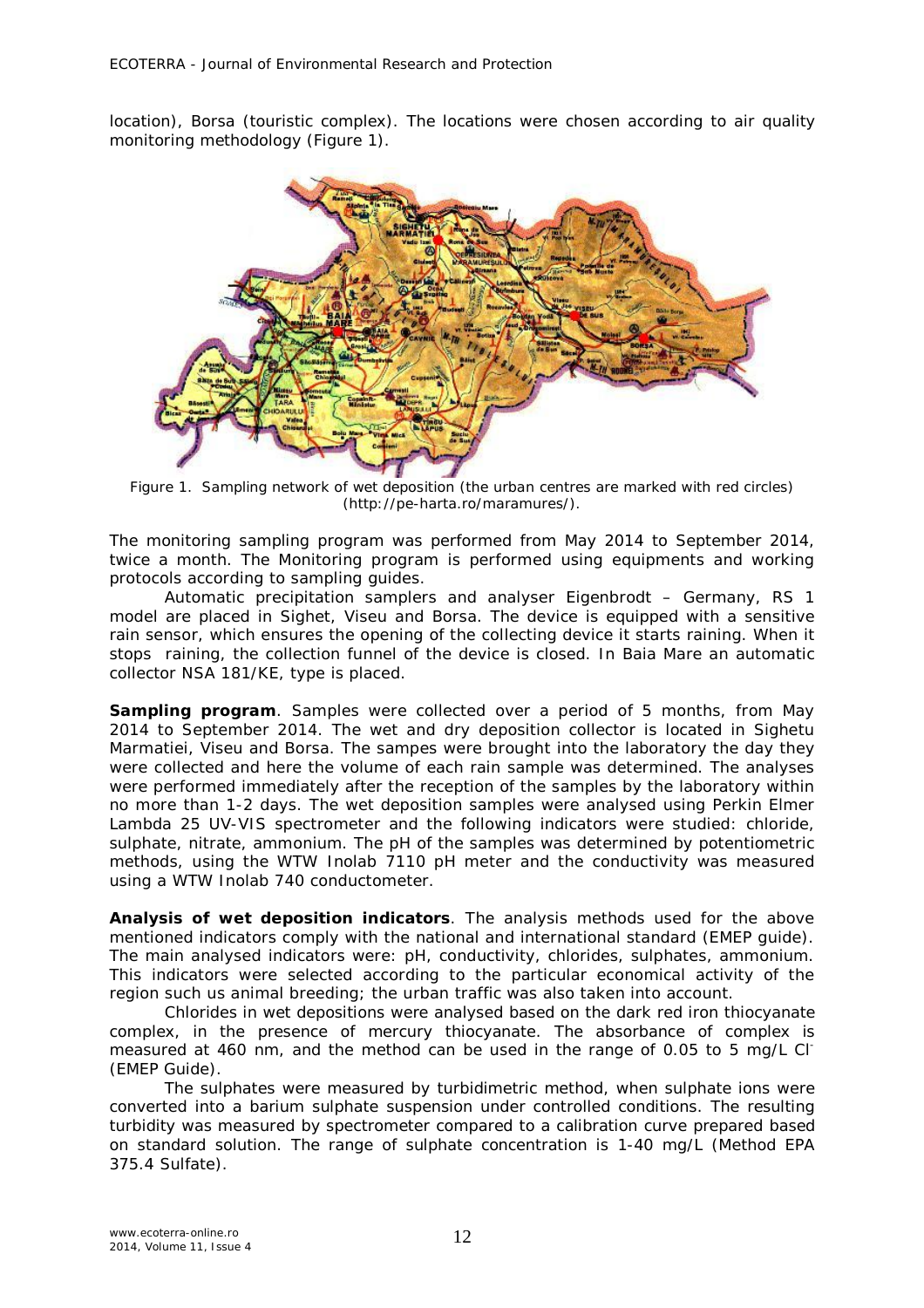Nitrates were measured by spectrometric method using sulfosalicylic acid, applicable in the range of 0.2-5 mg/L, which can be extended by dilution of the samples (SR EN ISO 7890-3:2000).

Ammonium was measured using spectrometric method based on the formation of yellow oxiamidomercuric iodide complex using Nessler reagent in the range of 0.05-1 mg/L.

**Results and Discussion**. During May–September 2014, 32 samples of rain water (wet deposition) were collected from the four sampling points and the main chemical indicators (pH, conductivity and the main chemical pollutants: chloride, sulphate and nitrate anions and also ammonium cation) were analysed. The wet deposition levels were measured and recorded for each interval of sampling and location (Figure 2).



Figure 2. Wet deposition level during May-September in the sampling locations.

The level of the wet deposition expressed in liter/square meter (L/mp) was different in the studied areas and also from one sampling period to another. The highest average level of wet deposition was in Borsa  $(52.03 \pm 23.64)$  followed by Baia Mare  $(43.95 \pm 23.33)$ , Viseu  $(41.22 \pm 17.48)$  and Sighetu Marmatiei  $(27.07 \pm 18.73)$ .

*pH and conductivity of wet depositions.* The average values, the median and standard deviation of the pH and of the conductivity of wet deposition for the 4 studied locations were calculated using Excel application (Table 1).

Table 1

Statistics for pH and conductivity of wet deposition in the sampling locations: Baia Mare (BM), Sighetu Marmatiei (S), Viseu (V) and Borsa (B)

| Indicator/         | pН    |       |       |       | Conductivity, $\mu$ S cm <sup>-1</sup> |        |        |        |  |
|--------------------|-------|-------|-------|-------|----------------------------------------|--------|--------|--------|--|
| sampling location  | BМ    |       |       | В     | BМ                                     |        |        | В      |  |
| Number of sampling | 8     | 8     | 8     | 8     | 8                                      | 8      | 8      | 8      |  |
| Average value      | 5.922 | 6.578 | 6.339 | 6.492 | 15.013                                 | 21.925 | 11.913 | 11.675 |  |
| Median value       | 6.087 | 6.610 | 6.416 | 6.456 | 13.25                                  | 10.50  | 10.9   | 10.0   |  |
| Standard deviation | 0.694 | 0.567 | 0.355 | 0.433 | 5.623                                  | 29.919 | 4.519  | 5.673  |  |
| Minimum            | 4.813 | 5.558 | 5.665 | 6.061 | 8.2                                    | 8.9    | 6.9    | 6.2    |  |
| Maximum            | 6.785 | 7.45  | 6.765 | 7.406 | 23.7                                   | 95.4   | 19.1   | 24.500 |  |

The values of the wet deposition pH, considering all the sampling locations, ranged between 4.813 and 7.45 (Table 1). The pH of wet deposition in a clean atmosphere has a value around 5.6 due to the dissolution of carbon dioxide (Al-Kashman 2009). The most acid value of wet deposition were recorded in Baia Mare area where 25 % of the samples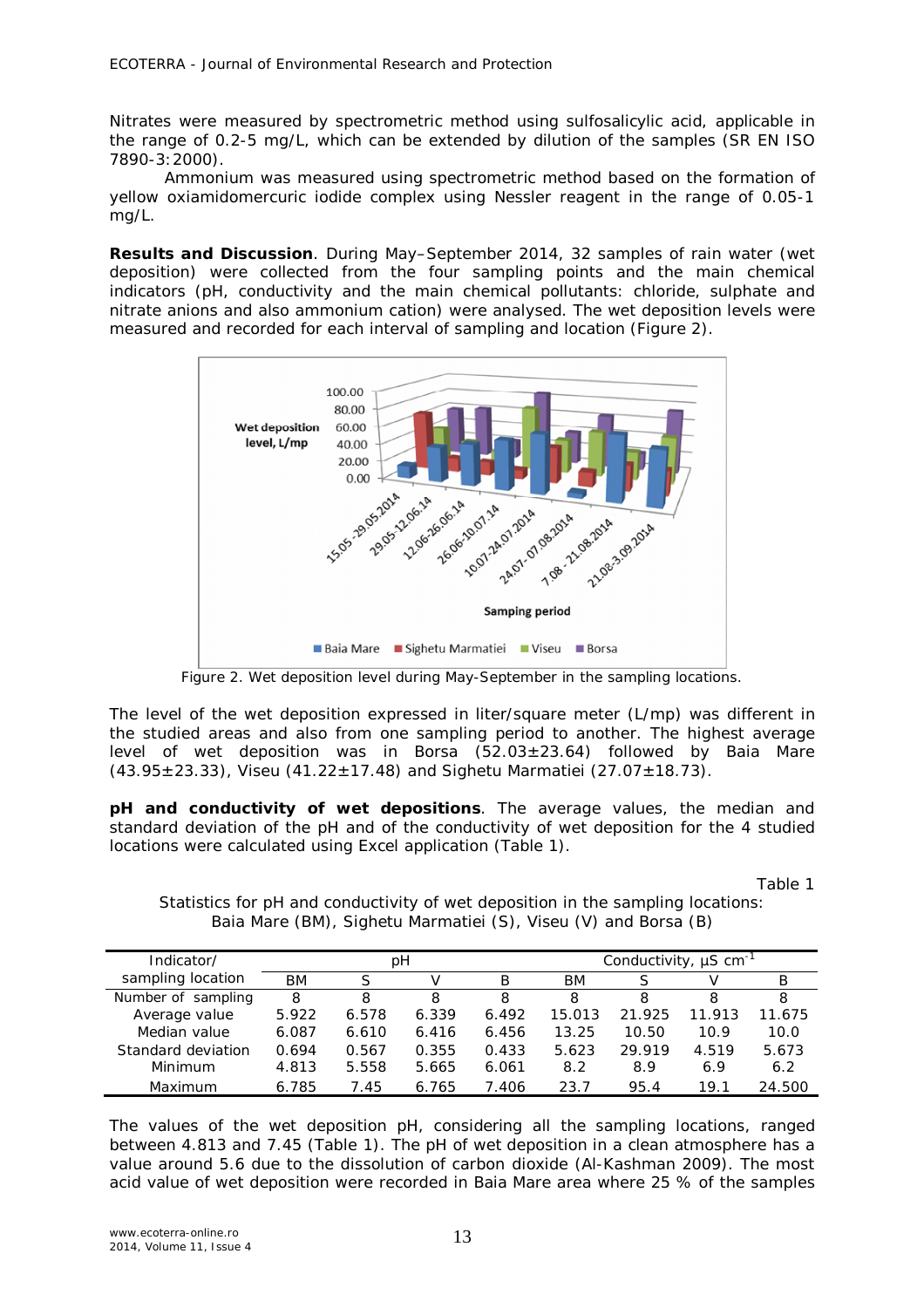were in the acid range above 5.6. In the other sampling areas the average values of pH were similar.

The conductivity values of wet deposition are an overall indicator referring to the inorganic pollutant loading degree of wet deposition.

Regarding the conductivity of the wet deposition samples, a relatively narrow range of values was observed (6.2-95.4  $\mu$ S cm<sup>-1</sup>). The highest average value of wet deposition conductivity was found in Sighetu Marmatiei (21.925  $\mu$ S cm<sup>-1</sup>) whilst the lowest average value was recorded in Borsa (11.675  $\mu$ S cm<sup>-1</sup>) close to that found in Viseu (11.913  $\mu$ S cm<sup>-1</sup>). In mediterranean zone, a wider range of values of rain samples conductivity was reported: 7.50–439 μS cm<sup>−</sup><sup>1</sup> (Anatolaki & Tsitouridou 2009).

High conductivity values are related to low precipitation quantities for the wet deposition collected from Baia Mare and Viseu. The values of Pearson coefficients between conductivity and precipitation quantitiy were calculated (Table 2). In Borsa, the correlation was positive indicating low level of ionic pollutants in the atmosphere.

Table 2

Pearson coefficient correlation between conductivity and wet deposition quantity (L/mp)

| l ocation                 | Baia Mare | Sighetu Marmatiei | Viseu | Borsa |
|---------------------------|-----------|-------------------|-------|-------|
| Pearson coefficient value | ຼ⊔ນ ດ∩າ   | 294               | . 507 | 242   |

**Ionic composition of wet depositions**. Primary statistics of data related to the major anions (chloride, sulphate and nitrate ) and also of ammonium cation concentrations in the wet depositions was performed using Excel application in each of the 4 studied locations (Tables 3 and 4).

Table 3

Statistics for the chloride and sulphate concentration in wet deposition in Baia Mare (BM), Sighetu Marmatiei (S), Viseu (V) and Borsa (B), (concentrations in mg  $L^{-1}$ )

| Indicator                           |       |       | СF    |       |           | $SO_4^2$<br>S<br>V<br>B<br>8<br>8<br>8<br>1.086<br>1.065<br>0.605<br>0.897<br>0.883<br>0.586<br>0.803<br>0.328<br>0.424<br>0.697<br>0.244<br>0.049 |       |       |
|-------------------------------------|-------|-------|-------|-------|-----------|----------------------------------------------------------------------------------------------------------------------------------------------------|-------|-------|
| concentration/<br>sampling location | BM    | S     | V     | Β     | <b>BM</b> |                                                                                                                                                    |       |       |
| Number of<br>sampling               | 8     | 8     | 8     | 8     | 8         |                                                                                                                                                    |       |       |
| Average value                       | 0.747 | 1.187 | 0.625 | 0.635 | 1.569     |                                                                                                                                                    |       |       |
| Median value                        | 0.617 | 0.877 | 0.596 | 0.551 | 1.440     |                                                                                                                                                    |       |       |
| Standard<br>deviation               | 0.249 | 1.072 | 0.441 | 0.453 | 0.693     |                                                                                                                                                    |       |       |
| Minimum                             | 0.477 | 0.392 | 0.143 | 0.069 | 0.897     |                                                                                                                                                    |       |       |
| Maximum                             | 1.224 | 3.759 | 1.44  | 1.594 | 3.155     | 2.904                                                                                                                                              | 1.888 | 1.098 |

In Baia Mare area, the highest concentrations of  $SO_4^2$  and  $NO_3$  anions were found. The ammonium ion also had the highest concentration in the rain samples collected in Baia Mare, three times higher than the value obtained for the sample location in Borsa. This could be explained by the fact that Baia Mare has a population of about 140000 inhabitants, considerably larger as compared to the other towns and also the city traffic is very heavy. These features are connected to the higher concentrations of nitrates and sulphates. In the neighbourhood of Baia Mare, there are areas were zootechnics is a main activity, which accounts for the higher concentration of ammonium. On the other hand, as for the CI<sup>-</sup> ion, the highest concentration was found in Sighetu Marmatiei, which is possibly due to the fact that there are high salinity lakes near this town (eg. Ocna Sugatag, Costiui).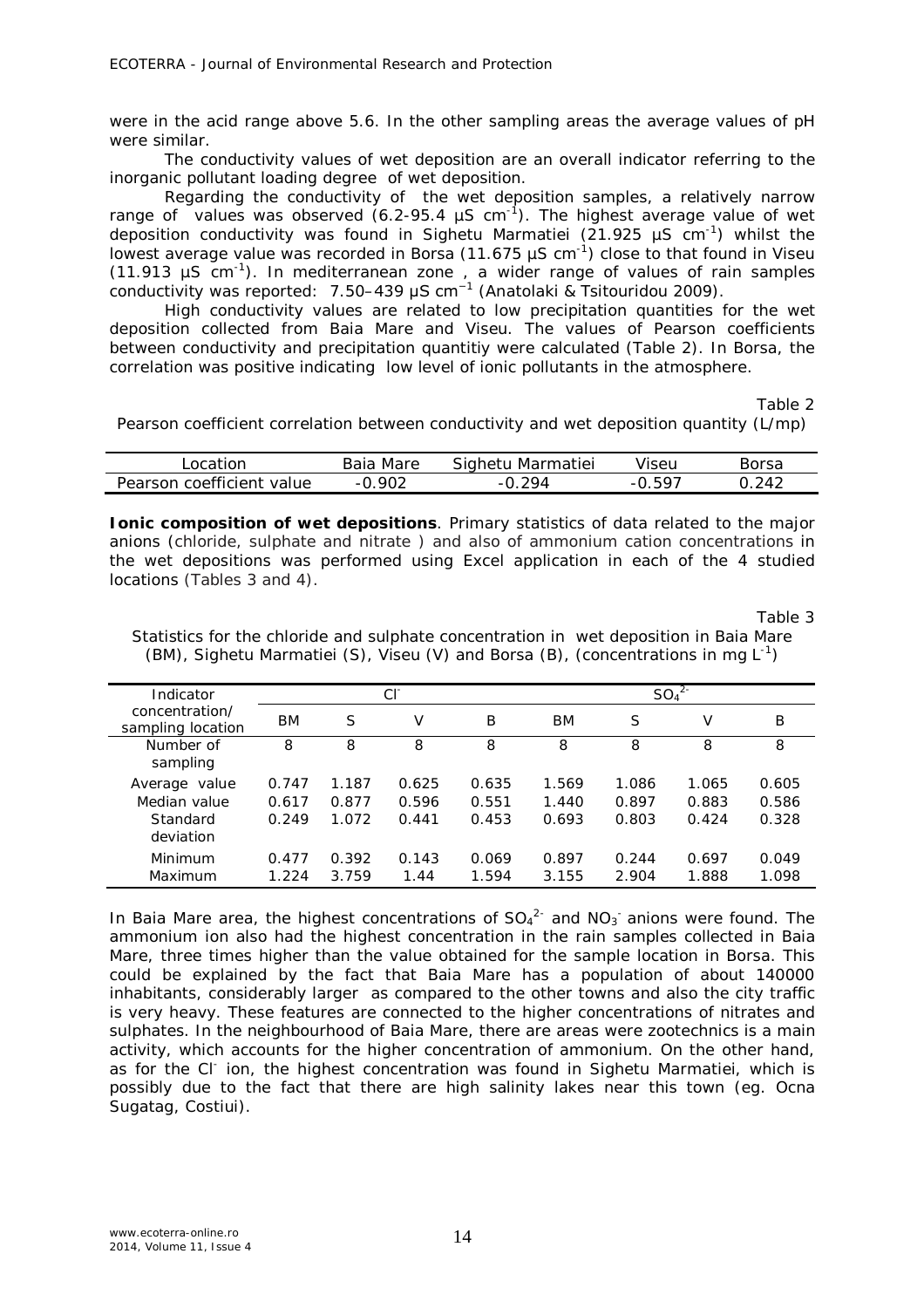### Table 4

| Indicator                            |       |       | $NO_{3}^-$ |       | $NH_4$ <sup>+</sup> |       |       |          |
|--------------------------------------|-------|-------|------------|-------|---------------------|-------|-------|----------|
| concentration /<br>sampling location | BМ    | S     | V          | B     | BМ                  | S     | V     | В        |
| N                                    | 8     | 8     | 8          | 8     | 8                   | 8     | 8     | 8        |
| value<br>Average                     | 1.603 | 0.999 | 0.876      | 0.529 | 0.676               | 0.439 | 0.377 | 0.208    |
| Median value                         | 1.482 | 1.024 | 0.866      | 0.538 | 0.505               | 0.251 | 0.310 | 0.165    |
| Standard deviation                   | 0.917 | 0.556 | 0.538      | 0.269 | 0.193               | 0.523 | 0.254 | 0.160    |
| Minimum                              | 0.608 | Ο     | Ο          | 0     | 0.44                | 0.086 | 0.147 | $\Omega$ |
| Maximum                              | 3.575 | 1.79  | 1.863      | 0.815 | 0.998               | 1.685 | 0.934 | 0.504    |

Statistics for the nitrogen compounds (nitrate and amonium) concentration in wet deposition in Baia Mare (BM), Sighetu Marmatiei (S), Viseu (V) and Borsa (B) (concentrations in mg L<sup>-1</sup>)

The application of linear Regression Analysis applied to experimental data in order to find a possible dependence of pollutant ions and wet deposition level, showed an exponential dependence in the case of ammonium, in Viseu, and a logarithmic one for nitrate in the same location (Figures 3 and 4).



Figure 3. The relationship of ammonium concentration and wet deposition level in Viseu.



Figure 4. The relationship of nitrate concentration and wet deposition level in Viseu.

**Conclusions**. The level of air pollution investigated by measuring the wet deposition differs in the studied locations and also from one period of sampling to another. In Baia Mare, the highest concentration of pollutant ions was registered -nitrate, sulphate and ammonium - and also the highest frequency of an acid pH was found.